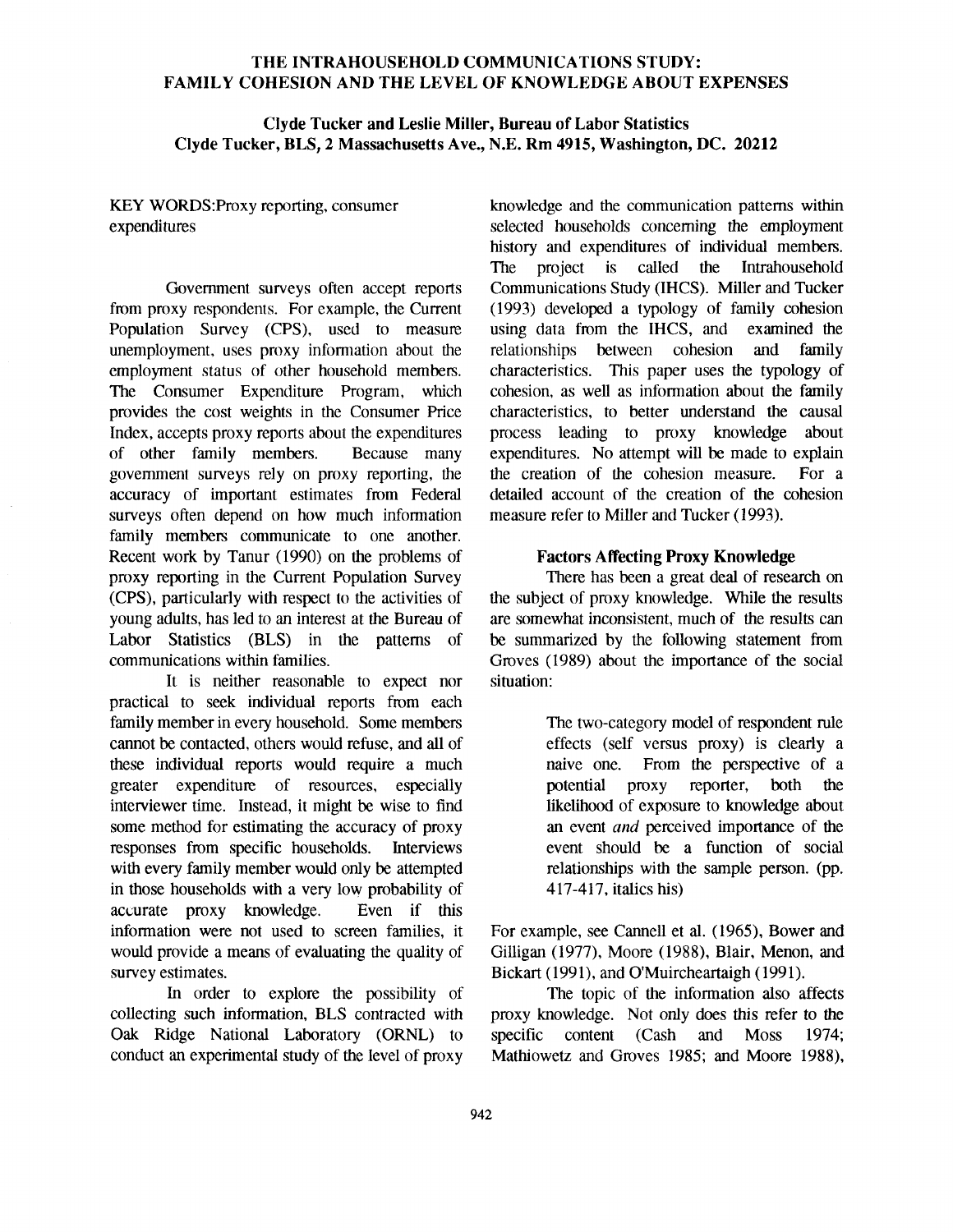but also to the importance of the information to the proxy (Kuiper and Rogers 1979; Petty and Cacioppo 1982; Blair, Menon, and Bickart 1991). In addition, if a proxy respondent has participated in an event, he or she is more likely to recall it (Tulving 1972 and 1983; Kuiper and Rogers 1979; Bickart et al. 1990; and Blair, Menon, and Bickart 1991).

Given this research, we believe it likely that family cohesion, and its components, should be related to the level of proxy knowledge about expenditures. In particular, we expect that the connected families will show the greatest amount of proxy knowledge because all members will have a uniformly high level of interaction with one another. Members of disengaged families, on the other hand, interact very little, so these families will display the lowest level of proxy knowledge. Individuals in enmeshed families interact with one another a great deal , but the nature of these interactions may be such that information is not exchanged equally in both directions. Reciprocity is likely in the case of separated families, but the actual level of exchange is likely to vary from one dyad to another. Therefore, we expect enmeshed and separated families to have moderate levels of proxy knowledge. These hypotheses assume that all individuals possess the same ability to retrieve and, thus, pass on to other family members information about their expenditures.

### **Method**

A total of sixty-nine households and 166 people participated in the study. Households including at least two members 16 years of age or older were recruited from the Knoxville, Tennessee metropolitan area. Sixty of the sixty-nine families were included in our analyses. Seven of the households were deleted because they had no related individuals, and, thus, were not considered families for our purposes. Two households were deleted because the amount of missing data made the creation of important measures impossible. A discussion of the characteristics of these families is contained in Miller & Tucker (1993). A computer assisted personal interview survey was developed consisting of eight modules of questions. An experimenter worked with each household to answer the first module of questions consisting of

household level questions. After completing the household set-up questions, subjects then began their individual sessions at separate terminals. Two to five members of a household were interviewed simultaneously on individual computer terminals. Each household member reported individual demographic information (module 2) and reported employment and expenditure information for themselves and one or two other members of their household (modules 3,4,6, and 7). For each proxy report about another household member, respondents answered communications questions conceming how they leamed about that person's employment (module 5) or expenditures (module 8). A more detailed description of the experiment is provided in Miller and Tucker (1993).

## **Measurement of Family Cohesion**

Although both dyadic and family level summary measures were created, only family level measures are discussed in this paper. At the family level, three dependent summary measures were developed to classify our families with respect to cohesion. The creation of these measures is discussed in Miller & Tucker (1993), but they captured the character of the family's social, emotional, and material interactions. Each of the sixty households was classified as 1) enmeshed, 2) connected, 3) separated, or 4) disengaged based on the substance of these interactions measured by the three indicators:  $1)$  the nature of the communication between family members, 2) the degree of independence of family members, and 3) the strength of the bonds between family members. Again, other details of this assignment are in Miller and Tucker (1993).

### **Measurement of Self and Proxy Knowledge**

At the family level, 10 performance measures were developed. Four of the measures reflected self reported information. Four of the measures reflected the match between self and proxy. The other two reflected the average number of expenditures per person and the average number of reported proxy expenditures. The measurement of these variables is summarized below.

Respondents were asked to report expenditure information about themselves and to provide proxy information for up to two other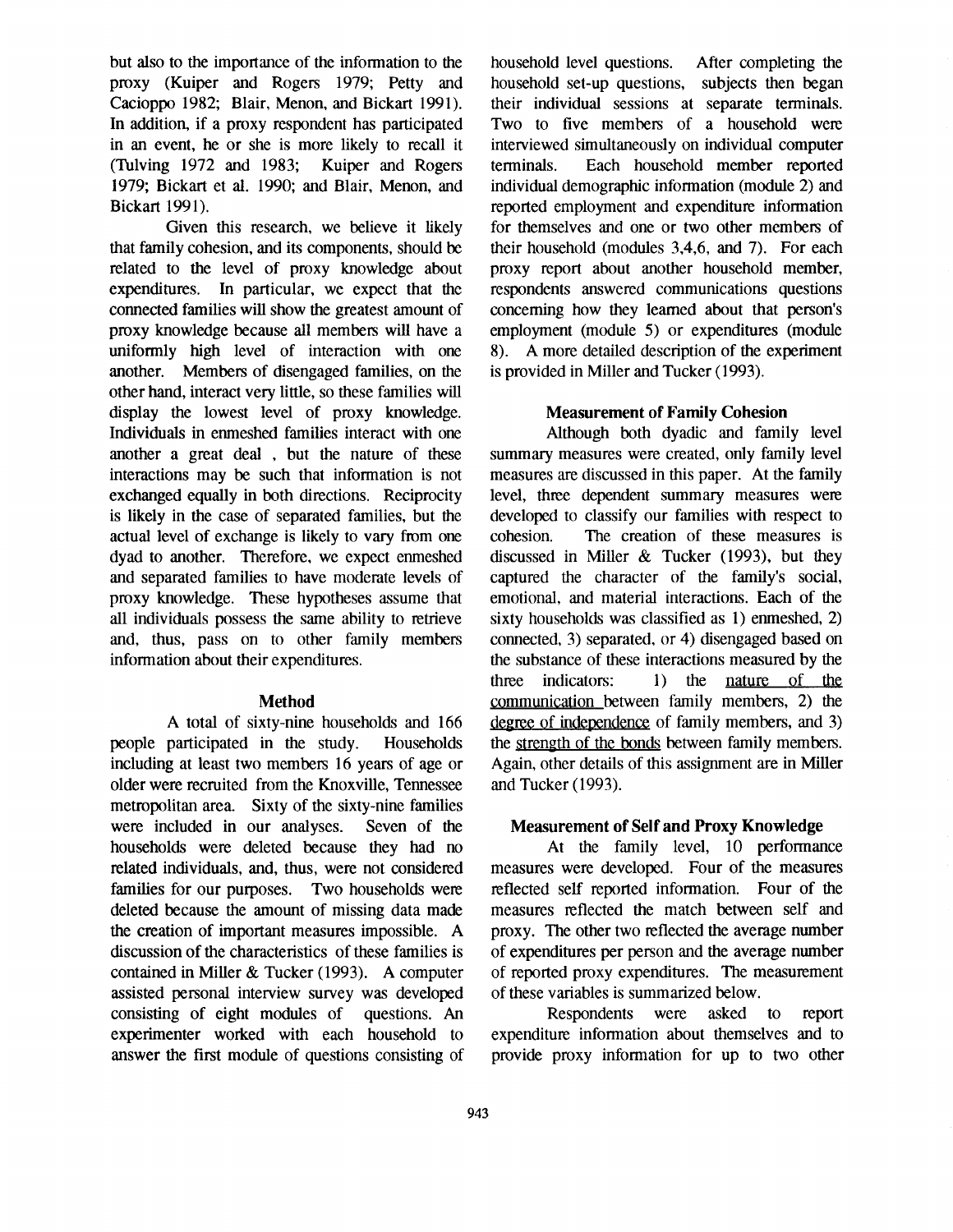household members for the following expenditure categories: clothing, entertainment, groceries, home fumishings, food away from home, non-business trips, and several categories of medical expenditures. In most cases, respondents were asked what the expenditure was, where they made the expenditure, and the cost of the expenditure. In some cases, respondents were asked other information such as the day the expenditure was made and the time of day.

All self reported expenditures were given four scores: a what score, a where score, a cost score, and a total score. These scores reflected 1) the level of specificity of the reported expenditure, 2) the level of specificity of the reported place that the expenditure was made, 3) the level of specificity of the reported cost of the expenditure, and 4) a total average score (see appendix 1 for guidelines for coding self expenditures). All scores ranged from 0 to 10. For example, when coding a reported expenditure, if a person reported that they had purchased a coke, that expenditure was scored as a 10. If a person reported that they had purchased junk food, that expenditure was scored as a 5. If the person reported that they did not know what the item was, but there was an expenditure, it was scored as a 0. When coding the cost, if a person reported an exact value, the cost was scored as a 10. If a person reported an estimate or range, the cost was scored as a 5. If the person reported that they did not know the cost or the cost was blank, the cost was scored as a 0.

Proxy reported expenditures were then matched with self reported expenditures and were scored according to the adequacy of the match. All matching scores ranged from 0 to 10. Each person's self reported expenditures were listed by the category of the expenditure followed by each proxy report within each of these expenditure categories. Upon viewing the self and proxy reports for a specific person, coders were instructed to code a match if there was even the slightest indication that two reports matched. For example, if Donna reported purchasing jewelry and Tom reported Donna purchasing a gown and stockings, there is obviously no match. However, if Donna reported purchasing a soda and Tom reported Donna purchasing junk food, if the day and time of the purchase were consistent, we assumed a match.

It is important to note that it was possible that two self reported expenditures could match one proxy report or two proxy reports could be coded as matching one self expenditure. For example, if Donna reported purchasing stockings and also reported purchasing shoes, Donna's two reports might be matched with Tom's proxy report that Donna purchased stocking and shoes.

Once a match was made, the adequacy of the match was scored. The self reported expenditure (the what), the place the expenditure was made (the where), and the cost of the expenditure (the cost) was compared to the proxy reported information (see appendix 2 for a complete description of the matching guidelines). For example, for the *what,* if a specific item in both the self and the proxy were the same (e.g, coke and coke -- Pepsi and coke) then the *what* was scored as a 10. If there was a specific and a generic item (e.g., coke and junk food, jewelry and a ring), then the *what* was scored as a 7. If there was a generic and a generic item (apparel and apparel), then the *what* was scored as a 5. If there was an unsure case of a specific and a generic (e.g., milk and muffin vs pumpkin bread), then the *what was*  scored as a 3. If there was a what reported in one but not in the other, or if the self and proxy were totally different, the *what* was scored as a 0. The *where and cost* were scored in a similar fashion.

After all matches were scored, the what, where, and cost scores of the proxy and self were summed separately across households, subjects, and category to create a family level file. Each of the self expenditure scores were then divided by the number of expenditures used to create those scores to give three total average self scores. The three average self scores were added together to create a final average self score. Each of the proxy expenditure scores was divided by the number of proxy reports to give three total average proxy scores. The three proxy scores were added to create a final average proxy score. The total number of expenditures was divided by the number of persons reporting in each household to give the average number of items reported by person.

### **Results**

The analysis was restricted to bivariate relationships given the relatively small number of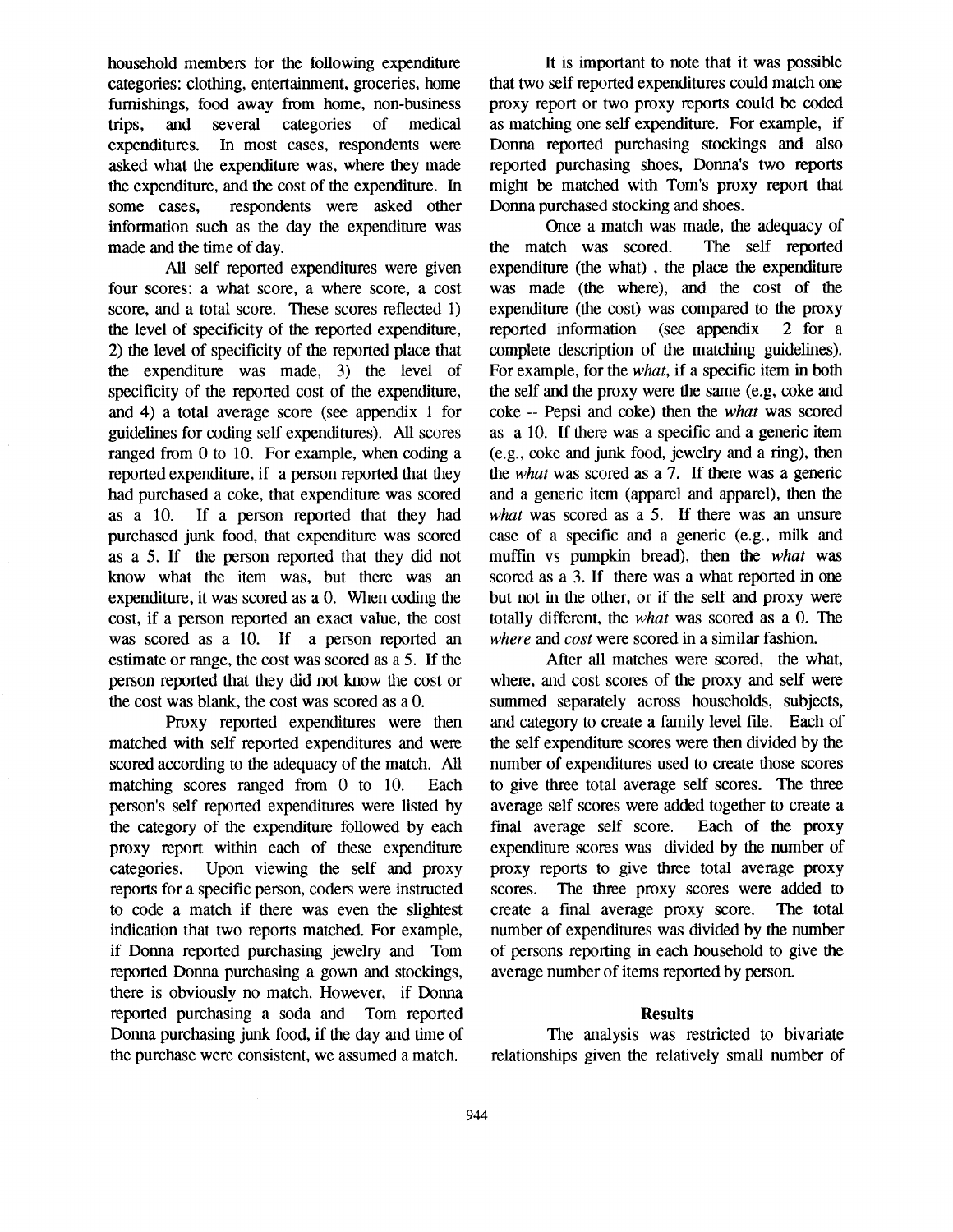families. Thus, the effects of each of the independent variables cannot be isolated, and this confounding must be kept in mind when interpreting the findings. Because of the small number of units and the fact that they are not representative, a significance level of .90 or greater is used only to indicate the most promising associations.

Table 1 contains the means for the four summary performance measures, overall, the connected families perform better than the others. The separated and disengaged ones perform the poorest. Enmeshed families have the lowest scores for proxy knowledge, but this may be the result of the large number of self-reported expenditures. Of greatest interest, perhaps, are the findings concerning the communication (social) component of cohesion. Not only do those families with a high level of communication have relatively better proxy knowledge, but they also have the best self reports. Notice that the families with the least communication have the worst self reports, too. The results for the measures of bonds and independence largely coincide with the findings about the enmeshed families, as might be expected.

It should not be surprising that good self reports are related to good proxy reports, and this may be the case in connected families. But the self reports can also appear to have the opposite effect, as in enmeshed families. This makes it difficult to interpret the results. An attempt was made to control for the independent effect of good self reports, but the number of cases was too small and the relationships too strong to leave much room for analysis. The average proxy score has about a .4 correlation with both the average score for selfreported expenditures and the average number of self-reported expenditures, but the first is positive while the second is negative. Even so, the two selfreport measures are positively correlated.

What can be said is that cohesion, and its components, may have as much to do with good self reports as good proxy reports. Either the information is not transmitted to other family members at the same rate in different types of families, or there may be a point at which more information cannot be absorbed. Encouraging is the fact that families with high communication have not only the greatest number of self-reported expenditures but also the best proxy knowledge of those expenditures.

Table 2 shows the means for the performance measures for the various demographic subgroups. Most of the relationships are very

#### Table 1.

Means of Performance Measures by Levels of Cohesion Indicators

|                 | Sum     | Match<br>Sum   | Expenditure |          |  |
|-----------------|---------|----------------|-------------|----------|--|
|                 | Self    | Total<br>Proxy |             |          |  |
|                 |         |                |             |          |  |
| Family          | P<.2787 | P < 2554       | P < 2661    | P < 3311 |  |
| Enmeshed        | 25.50   | 3824           | 7.503       | 6.901    |  |
| Connected       | 24.33   | .5390          | 11.20       | 5.219    |  |
| Separated       | 21.45   | .4138          | 8.099       | 4.850    |  |
| Disengaged      | 23.14   | .4041          | 9.547       | 4.041    |  |
|                 |         |                |             |          |  |
| Communication   | P<.0209 | P< 3817        | P<.6538     | P < 0259 |  |
| High            | 25.77   | .4860          | 10.27       | 7.809    |  |
| Moderate        | 24.49   | .5014          | 7.979       | 5.401    |  |
| Low             | 19.61   | 3576           | 10.17       | 3.375    |  |
|                 |         |                |             |          |  |
| <b>Bonds</b>    | P<.0137 | P < 3062       | P<.5956     | P<.1132  |  |
| Strong          | 18.43   | .4500          | 9.981       | 7.111    |  |
| Moderate        | 24.57   | .5097          | 10.22       | 5.057    |  |
| Weak            | 24.73   | .3360          | 7.421       | 4.500    |  |
|                 |         |                |             |          |  |
| Independence    | P<.9588 | P<.0693        | P<.0740     | P < 4518 |  |
| Very indep.     | 23.82   | .2787          | 9.331       | 4.803    |  |
| Somewhat indep. | 23.94   | .5237          | 10.84       | 5.349    |  |
| Dependent       | 24.49   | .4435          | 5.119       | 6.750    |  |
|                 |         |                |             |          |  |

weak. Large families, which are most likely to enmeshed, do tend to have less proxy knowledge, but they also have more reported expenditures. Interestingly enough, families with the least education have the greatest proxy knowledge.

#### **Conclusions**

The hypothesized relationship between cohesion and proxy knowledge received some support, but cohesion is clearly confounded with the quality of the self report. In fact, cohesion, and/or its components, may be more related to motivation, or quality of the survey response in general, than to proxy knowledge in particular. It could be that people who are willing to take the time to give complete reports about themselves do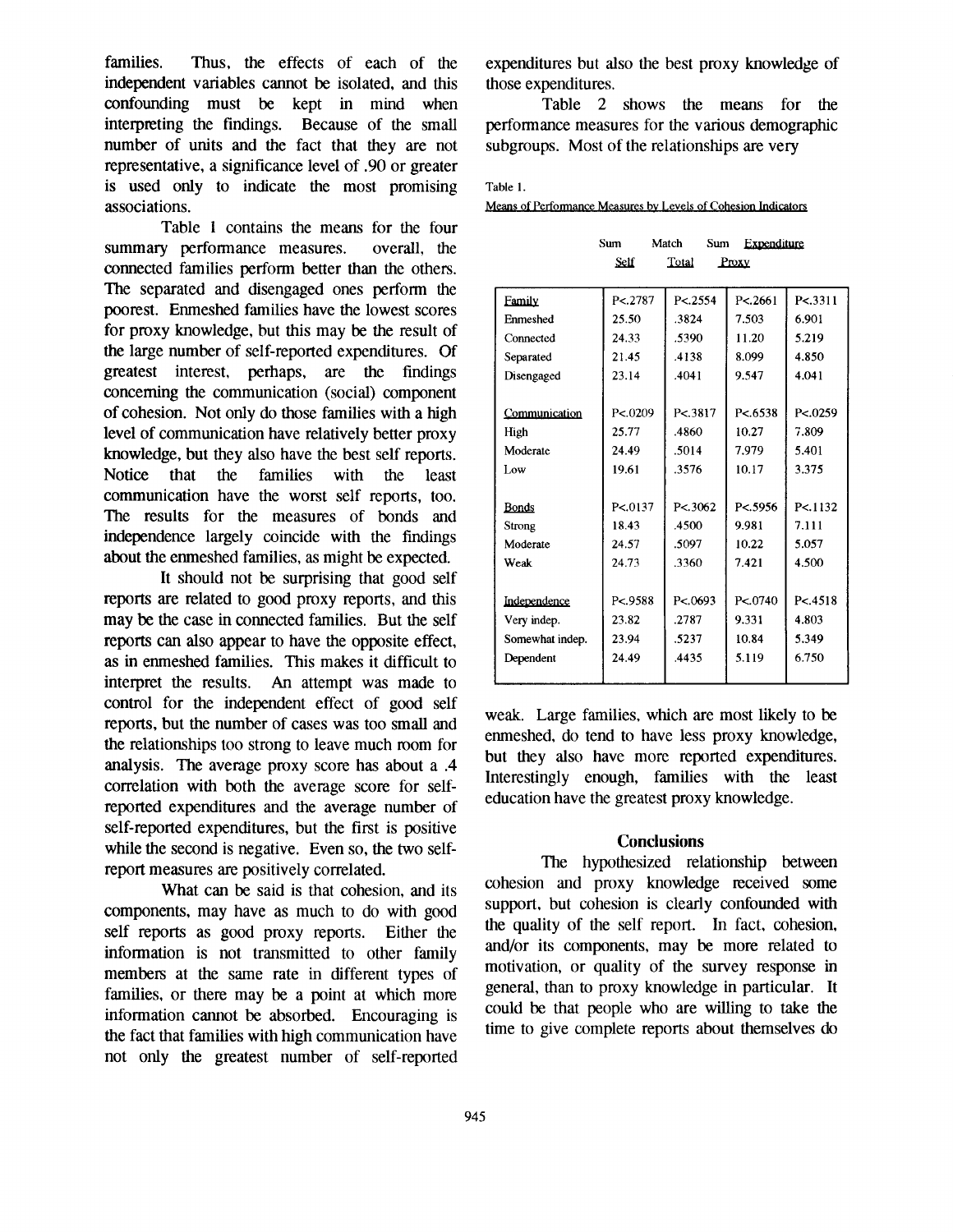#### **Table** 2. **Means of Performance Measures by Demographic Subgroups**

|                                        | Average             |          | Average  |             |
|----------------------------------------|---------------------|----------|----------|-------------|
|                                        | <b>Sum</b>          | Match    | Sum      | Average     |
|                                        | Self                | Total    | Proxy    | Expenditure |
|                                        |                     |          |          |             |
| Family Type                            | P <sub>5</sub> 9713 | P<.4746  | P < 5146 | P<.8766     |
|                                        |                     |          |          |             |
| Youngest less than 13                  | 23.77               | .4476    | 9.816    | 5.288       |
| Youngest between 13 and 17             | 24.35               | .3787    | 7.161    | 6.055       |
| Youngest older than 17 or no           | 24.01               | .5087    | 10.34    | 5.361       |
| children                               |                     |          |          |             |
| <b>Family Size</b>                     | P<.7841             | P < 2014 | P<.0993  | P < 2164    |
| Two persons                            | 24.44               | .5096    | 10.78    | 5.011       |
| Three or four persons                  | 23.48               | .4909    | 10.08    | 5.366       |
| Five or more persons                   | 23.90               | .2959    | 4.81     | 7.541       |
| <b>Family Education</b>                | P < 3308            | P < 4548 | P < 0624 | P < 9945    |
| High school, technical school, or less | 25.56               | .5454    | 12.82    | 5.348       |
| Some college or 2 year degree          | 23.21               | .4337    | 8.056    | 5.409       |
| College degree or more                 | 23.61               | .4798    | 9.611    | 5.462       |
| Family Age                             | P < 2848            | P<.9368  | P<.5648  | P < 2856    |
| Less than 30                           | 23.44               | .4916    | 11.01    | 4.613       |
| Between 30 and 50                      | 25.42               | .4676    | 9.784    | 5.757       |
| Greater than 50                        | 23.23               | .4968    | 8.740    | 6.250       |
| Family Income                          | P < 0661            | P < 8910 | P<.3824  | P < 6682    |
| Less than $$15,000$                    | 20.47               | .4317    | 7.967    | 5.296       |
| Between \$15,000 and \$29,999          | 23.00               | .4981    | 11.69    | 4.461       |
| Between \$30,000 and \$44,000          | 25.16               | .5065    | 10.71    | 5.742       |
| Greater than \$45,000                  | 25.14               | .4604    | 8.532    | 5.794       |

**the same when reporting for other family members, and vice versa.** 

There do not appear to be strong **relationships between most family characteristics and the performance measures. Family size may be the most important, which suggest the consideration of other variables measuring the family's physical circumstances. As pointed out in Miller and Tucker (1993) other, less easily measured family characteristics also may be at work. When the dyadic analysis is undertaken, we will also be examining the particular relationships in the family and how they affect proxy knowledge.** 

**This research has been exploratory in nature. In our next study, we want to develop a better measure of emotional bonds. We also need to select families more carefully and have a larger number of them in order to overcome some of the confounding we experienced this time.** 

## **References**

**Blair, J., Menon, G., & Bickart, B., (1991). Measurement effects in self vs. proxy responses to survey questions: An information processing perspective. In R. Groves (Ed.). Measurement Errgrs in Surveys (pp** 

**145-166). New York: John Wiley and Sons.** 

- **Bower, G.H., and Gilligan, S.G., (1977). Remembering information related to one's self. Joumal of Research in Personality, Vol.** 13, **pp.** 420-432
- **Cash, W.S. & Moss, A.J. (1972). Optimum recall period for reporting persons injured in motor vehicle accidents. Vital and Health Statistics, National Center for Health Statistics, Series 2, No. 50**